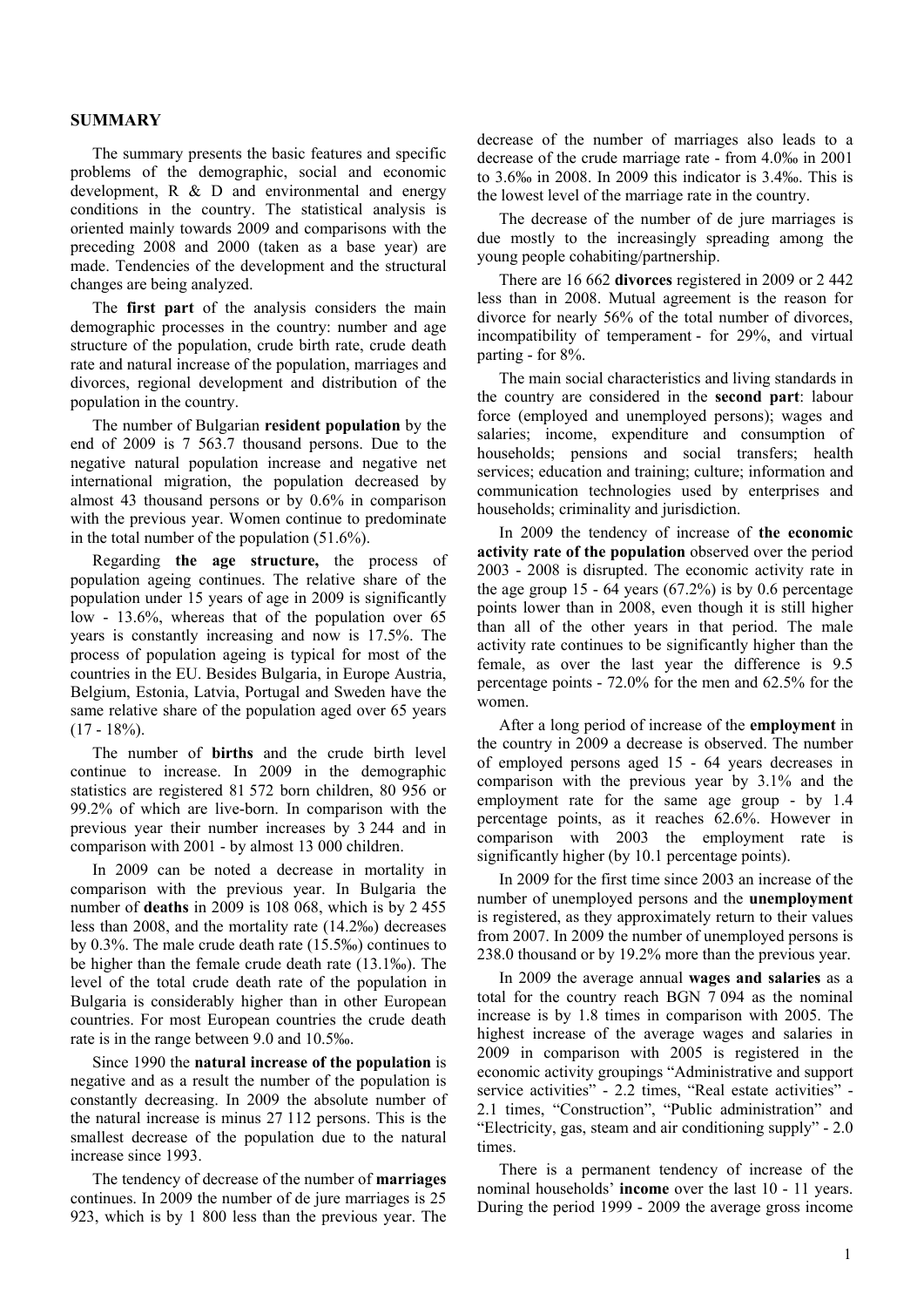per capita increases from BGN 1 502 to BGN 3 693 or 2.5 times.

The real households' income also increases during that period - by 28.1%. During the new millennium the highest growth of the real income in comparison with 2001 is registered in 2009 - 43.4%. In comparison with 2008 the growth is by 2.6%.

The real households' income from wages and salaries over the last 11 years has been following the variation in the gross households' income. In 2009 the income from wages and salaries is BGN 1 928 on average per capita and increases by 3.1 times in comparison with 1999.

In 2009 the amount of **social transfers** (compensations, pensions, grants, benefits, family allowances) increases in nominal terms 3.7 times in comparison with 1999 and their relative share in the total income increases by 10.1 percentage points. The pensions dominate in this income group. In 1999 the real income from pensions is BGN 266 and in 2009 it increases in nominal terms to BGN 1 020 on average per capita or almost by four times.

During the period 1999 - 2009 the **expenditures** of households follow the tendency of dynamic income changes.

The total household expenditures for the satisfaction of their needs in 2009 are in nominal terms by 2.6 times higher than in 1999 and by 1.0% higher than in 2008.

Over the period 1999 - 2001 the relative share of expenditure for food in the total expenditure has been slightly increased. Over the next years a process of gradual decrease of this share began and it reached its lowest value in 2009 - 36.5%.

As of 31.12.2009 the **health network** in the country disposes of 310 hospitals with 46 769 beds. 162 of them are multi profile hospitals with 33 250 beds and the specialized hospitals are 148 with 13 519 beds. In comparison with 2008 the number of beds increases by 3.1% which is due mostly to the increased number of beds in the multi profile hospitals (by 4.0%). In the specialized hospitals the growth rate of the number of beds is 1.1%.

By the end of 2009 there are 28 696 practicing physicians and 6 542 dentists. The indicators on the number of physicians and dentists as of 31.12.2009 are respectively 37.9 and 8.6 per 10 000 persons. The medical specialists on health care are 48 182, 32 186 of which are nurses.

The number of people per physician as a total for the country in 2009 is 264. More favorable values than the average are registered in the regions Sofia (capital) (189), Varna (202), Pleven (223), Plovdiv (236) and Stara Zagora (246).

The largest number of people per 1 physician is in the regions Razgrad (425 persons), Silistra (400) and Kardzhali (385).

Over the period 2000 - 2009 **the educational structure** of the population in the age group 25 - 64 years continues to improve, as there is a stable tendency of increase of the number and relative share of the population with tertiary and secondary education and respectively a decrease of the number and relative share of the population with primary and lower education.

Over the last 3 years there has been an increase of the number and relative share of children in preprimary age (3 - 6 years). The number of children in kindergartens also increases, as over the period 2000 - 2009 the increase is by 8.7%.

The visits of the **cultural institutions** - libraries, museums and theatres decrease in 2009. In comparison with of 2008 the visits of the libraries are less by 14 thousand or by 0.5%, the visits of the museums are less by 258 thousand or by 5.6%, and the visits of the theatres - by 68 thousand or by 4.1%.

In 2009 the radio stations in the country (which are 104) emitted 726.8 thousand hours of programs, which is less by 8.9% in comparison with 2008 and 1.5 times more than in 2000. Of all the programs in the country the musical ones have the highest share - 42.3%.

Over the period 2000 - 2009 the number of TV operators increases 1.3 times and the number of TV programs - 1.8 times. The fictional programs (cinematographic films, television or video works) have the highest relative share - 34.2% of all programs, which is by 3.3 percentage points more than in 2008.

The data of the survey on **information technologies** in the enterprises report on the wide usage of internet by the business; over the period 2004 - 2009 the share of enterprises with access to internet increases by 22.1 percentage points and in 2009 it reaches 83.9%. The broadband connection increases even more quickly over the last 6 years  $(41.2\%)$  and  $69.6\%$  of the enterprises have high-speed internet in 2009.

ICT usage in households increased significantly over the last few years. A clear growth tendency is observed which is supported by the share of households who have access to internet at home, which in 2009 increased by 4.3 percentage points in comparison with the previous year. The share of persons who regularly use the internet is 39.7% in 2009 and the average growth rate for the period 2004 - 2009 is 6.5 percentage points.

The most active age group which regularly used the internet in 2009 is the one from 16 to 24 years, as the share of individuals spending time in the global network has increased by 41.7% over the last 5 years, thus reaching 75.1% in 2009.

The general characteristics of the **criminality** in the country in 2009 do not differ essentially from the previous years. The police registered 123 196 criminal and 10 318 economic offences. In comparison with 2000 was registered a decrease of 10.6% and in comparison with 2008 - an increase of 8.8% was reported.

The crimes against the property take the first place in number and relative share in the punished criminality. The number of persons convicted of these crimes is 16 598 or they constitute 40.2% of the total number of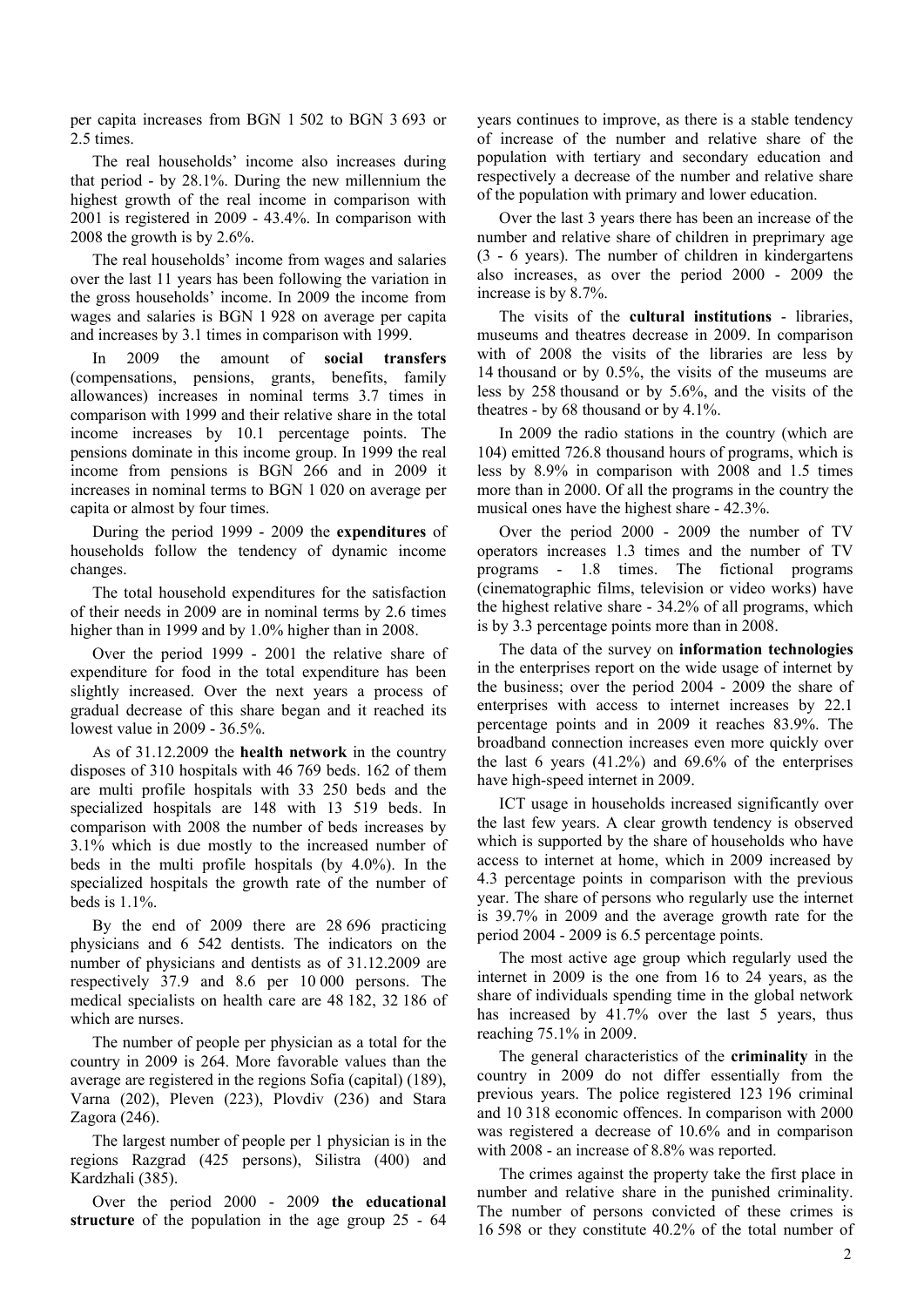persons convicted. A decrease of 10.7% in comparison with 2000 is observed and in comparison with the previous year - an increase of 6.1%.

The generally dangerous crimes take the second place in number and relative share in the punished criminality. In 2009 the number of persons convicted of these crimes is 15 883. In comparison with 2000 a significant increase (by 4 times) can be observed, while in comparison with 2008 the increase is by 16.6%. Their share in the punished criminality is 38.5% (against 12.3 and 37.7% in 2000 and 2008 respectively).

In 2009 2 654 persons are convicted of crimes against the person. In comparison with 2000 and 2008 an increase of 24.0 and 29.5% respectively is registered.

The **third part** considers the main economic characteristics: gross domestic product, labour, labour productivity, investment, inflation, financial market and international transactions.

The **gross domestic product** (by preliminary data) in 2009 amounts to BGN 66 256 million at current prices. The current volume decreases by BGN 472 million in comparison with the 2008 product.

GDP (at previous year prices) is BGN 63 370 million which is less by 5.0% in comparison with 2008. Since 1997 this is the  $1<sup>st</sup>$  year with a negative GDP growth rate. In 2002 for the first time GDP exceeds the 1995 level by 3.9%; in 2009 despite the registered drop its level increases by 39.5% in comparison with 1995.

In 2009 the **labour costs** of employers per hour worked reach BGN 5.11, as they increased by 8.7% in comparison with 2008. The share of expenditures for wages and salaries is the highest - 80.3%, followed by the share of expenditures for social and health insurance - 15.7% and other social expenditures - 2.1%.

In 2009 (by preliminary data) one employed person in the national economy produces BGN 17 797.5 of GDP at current prices on average.

The relationship between the changes in the volume of GDP and in the labour force in comparison with the previous year shows a decrease of 2.2% of the national **labour productivity** per employed person in 2009. The national labour productivity per hour worked decreases by 2.1%.

The decrease of GDP is determined by the influence of intensive and extensive factors in the process of labour force usage. The average annual values in the period 2005 - 2009 show that the labour productivity per hour worked takes 53.8% of the structural contribution to GDP and the labour productivity per employed person - 43.2%.

After the continuous tendency of increase of the **investment** in the economy, in 2009 a decrease in comparison with the previous year of 30.2% at constant was observed. By preliminary 2009 data the expenditures on acquisition of tangible fixed assets are BGN 21 128.1 million.

In 2009 the relative share of investment in the "Service" sector is the highest - 57.7%. The share of investment in  $n$ . Industry" is 39.5% and in  $n$ . Agriculture and forestry" - 2.8%.

By preliminary data in 2009 the acquired tangible fixed assets amount to BGN 16 738.0 million, as primarily these are objects in: "Manufacturing, mining and quarrying and other industry" -  $33.0\%$ ; "Wholesale and retail trade, transportation and storage, accommodation and food service activities" - 22.9%; "Public administration, defense, education, human health and social work activities" - 10.2%.

**Inflation** in 2009 (December 2009 compared to December 2008) measured by the consumer price index (CPI) is 0.6% which is the lowest annual inflation over the last 10 years.

The two months in 2009 with the highest price increase are January (0.8%) and April (0.7%). Decrease of prices was registered in March and during the period May - August, as the highest decrease was observed in July (-0.6%) and in June (-0.4%).

At the end of 2009 was registered an increase of the prices in 3 of the major consumer groups, as the highest is observed in the group  $\sqrt{C}$  Catering" (4.4%). The prices of the non-foods have increased by 4.1% and these of the services - by 0.8%. A decrease of prices by 3.2% is registered in the group of foods.

In the field of **finances** is observed a tendency of decrease of the **base interest rate** from 4.6% at the end of 2000 to 2.1% at the end of 2005. Since 2005 the interest rate increases and reached 5.8% at the end of 2008. In 2009 the interest rate constantly decreased and reached 0.6% at the end of the year.

The **exchange rate** BGN against the US dollar decreases during the period 2000 - 2009: it decreased from BGN 2.1019 per 1 US dollar at the end of 2000 to BGN 1.3641 at the end of 2009.

In 2009 the **current account** deficit is BGN 6 251.2 million against BGN 15 167.9 and 16 035.8 million in 2007 and 2008 respectively.

In the **fourth part** is observed the business development of the main economic activities: industry, construction, domestic trade, transport, communications, agriculture, foreign trade and tourism.

In 2009 the output produced by **industrial enterprises** (by preliminary data) amounts to BGN 45 660 million at current prices. The output at previous year prices decreases by 15.3% in comparison with the previous year. A decrease of the output in comparison with 2008 is observed in manufacturing - by 15.9%, in mining and quarrying - by 14.2%, and in electricity, gas, steam and air conditioning supply - by 3.6%.

In 2009 the average annual producer price index on the domestic market calculated on base year 2005 decreases by 4.3% in comparison with 2008. The average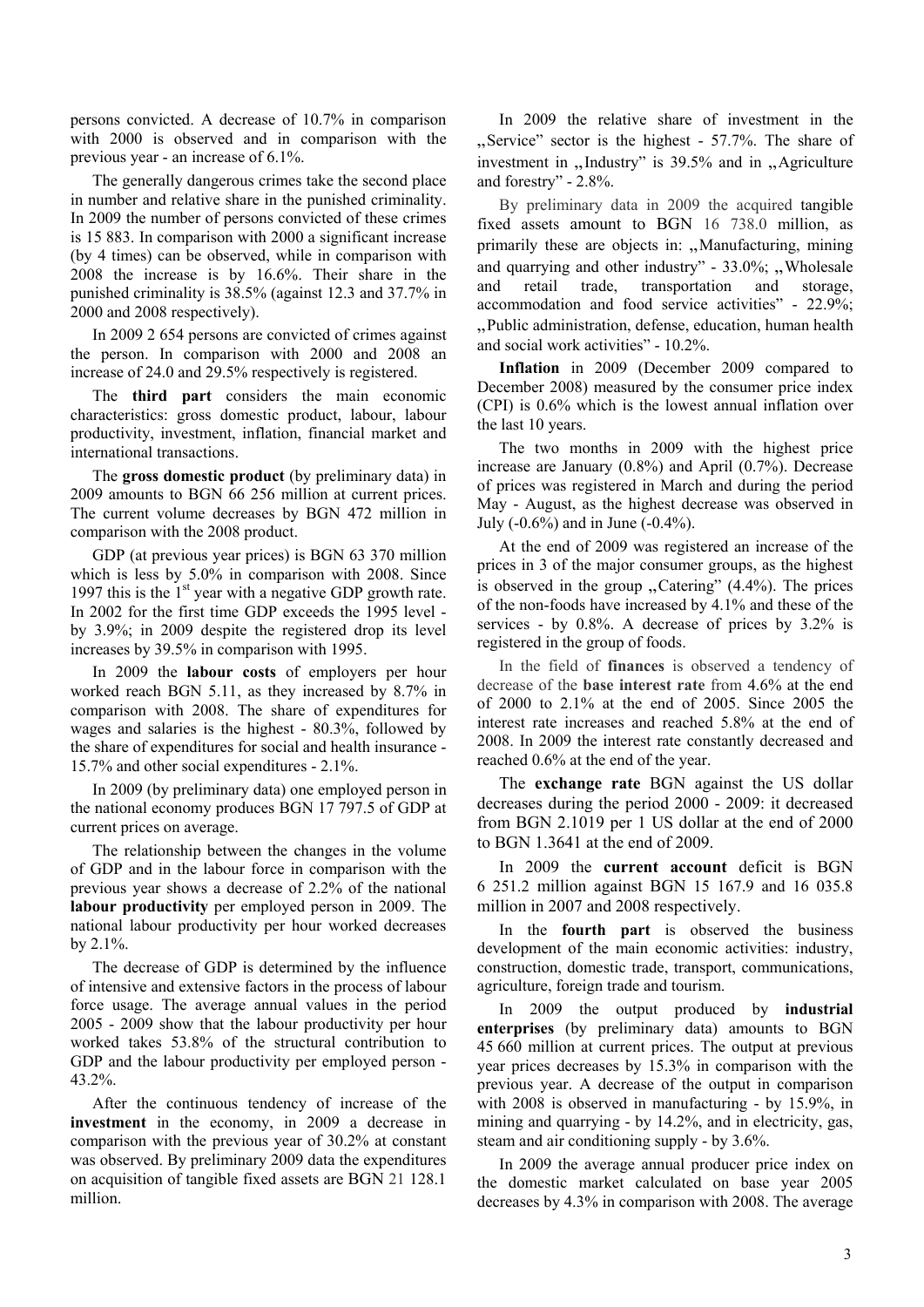annual producer price indices on the foreign market decrease by 10.6% in comparison with 2008.

In 2009 the **construction output** by preliminary data amounts to BGN 13 308 million. The decrease in comparison with 2008 is by 43.8% at constant prices.

Since 2005 the share of building of complete construction exceeds that of the civil engineering as its relative share over the years varies from 59.0 to 69.7% of the total volume of construction.

In 2009 the negative economic tendencies in international and regional aspect significantly influence the **trade sector** in the country. By preliminary data the gross output at current prices is BGN 13 674 million but in comparison with the previous year the real output decreases by 14.4%.

The worsened economic conjuncture negatively influenced the turnover in the sector . Trade and repair of motor vehicles and motorcycles". In 2009 its value at current prices is BGN 72 614 million but the real decrease in comparison with the previous year is by 14.5%.

The rates are negative for all 3 of the major trade activities. The highest decrease is registered in the trade of motor vehicles and motorcycles - by 39.8%. In wholesale and retail trade the negative tendency is more moderate, the indices are relatively even and the decrease reaches 12.9 and 8.9% respectively.

In 2009 by preliminary data the retail sales decrease by 13.8% in real terms in comparison with the previous year. The group "Food, beverages and tobacco" increases by 1.7% but the decrease of the non-foods by 19.1% mostly influences the total index.

In 2009 the gross output of the enterprises in the "Transportation and storage" sector at current prices is BGN 7 118 million (by preliminary data). In real terms it decreases by 14.3% in comparison with 2008 but in comparison with 2000 it increases by 31.1%.

In 2009 the volume of international and national carriages of the railway transport decreases by 32.6% in comparison with 2008. The decrease is due almost entirely to the national carriages which drop by 4 496 thousand tons or by 31.8%.

The carriages of the road transport in 2009 decrease by 16.0% in comparison with 2008 and the performance - by 25.8%. The decrease is due to the national transport because in the international transport both carriages and performance increase by 47.1 and 42.4% respectively.

The gross output of the **communication services** enterprises in 2009 by preliminary data is BGN 371.8 million (at current prices). The volume index of the gross output is 97.6% as compared to 2008.

The value of the final output in **agriculture** (reduced by the internal turnover) in 2009 is BGN 7 438.1 million at current prices. The contribution of the crops to the final output continues to be the most significant - BGN 3 798.4 million. The second place takes the animal output - BGN 2 286.4 million.

The final agricultural output volume index in 2009 is 99.0% at base year 2005 and 99.6% - at base year 2008. The crop output is 106.0% of the 2005 output and 98.9% of the 2008 output; the animal output is 91.5% as compared to 2005 and 91.2% as compared do 2008.

In 2009 the total producer price index in agriculture increases in comparison with 2005 by 20.3% and in comparison with the previous year it decreases by 18.0%. The prices of the crop output have increased in comparison with 2005 for almost all major crops and in comparison with 2008 they have decreased by 21.7%.

The **foreign trade turnover** of Bulgaria in the period January - December 2009 is BGN 55.8 billion (by preliminary data). In comparison with the previous year the decrease is by 29.2%.

In 2009 the export of goods amounts to BGN 23.1 billion which is a decrease of 22.5% as compared to 2008.

The import of goods decreases in 2009 by 33.3% in comparison with 2008.

In 2009 the external balance of goods and services (export FOB - import CIF) is negative and amounts to BGN 9.7 billion.

The main trade partners for Bulgarian export in 2009 as well as in 2008 are again Germany, Greece, Italy, Romania and Turkey. Exports to these 5 countries account for 45.7% of the total exports.

The main trade partners for import similarly to 2008 are Russia, Germany, Italy, Greece and Romania. They account for 44.9% of the total Bulgarian imports.

The tendency of steady development of **tourism** over the last 15 years was disrupted in 2009. The world economic crisis negatively influenced the tourism in the country and 2009 was one of the hardest years for this sector over the last few years. In 2009 the number of arrivals of visitors from abroad to Bulgaria reached 7 872.8 thousand which is less by 7.7% than in 2008. Visitors from Member States of the EU prevail in the total number of arrivals - 5 458.0 thousand, which is 69.3% of the total number of arrivals of visitors from abroad.

The arrivals of visitors from abroad in 2009 by purpose of visit "holiday and recreation" are 3 809.6 thousand, by purpose "as guests" - 151.5 thousand, "professional" - 1 075.3 thousand, "transit" - 2 133.9 thousand and "others" - 702.5 thousand.

In 2009 there have been 3 533 public and private accommodation establishments in use - hotels, motels, mountain chalets, camping sites and other establishments with over 10 bed-places. The total number of the accommodation establishments has increased by 316 (9.8%) in comparison with 2008.

The **fifth part** considers the main problems concerning the ecological conditions in the country which reflect the economic development as well as the technological structure of production. This section also presents the tendencies of the variations of the indicators